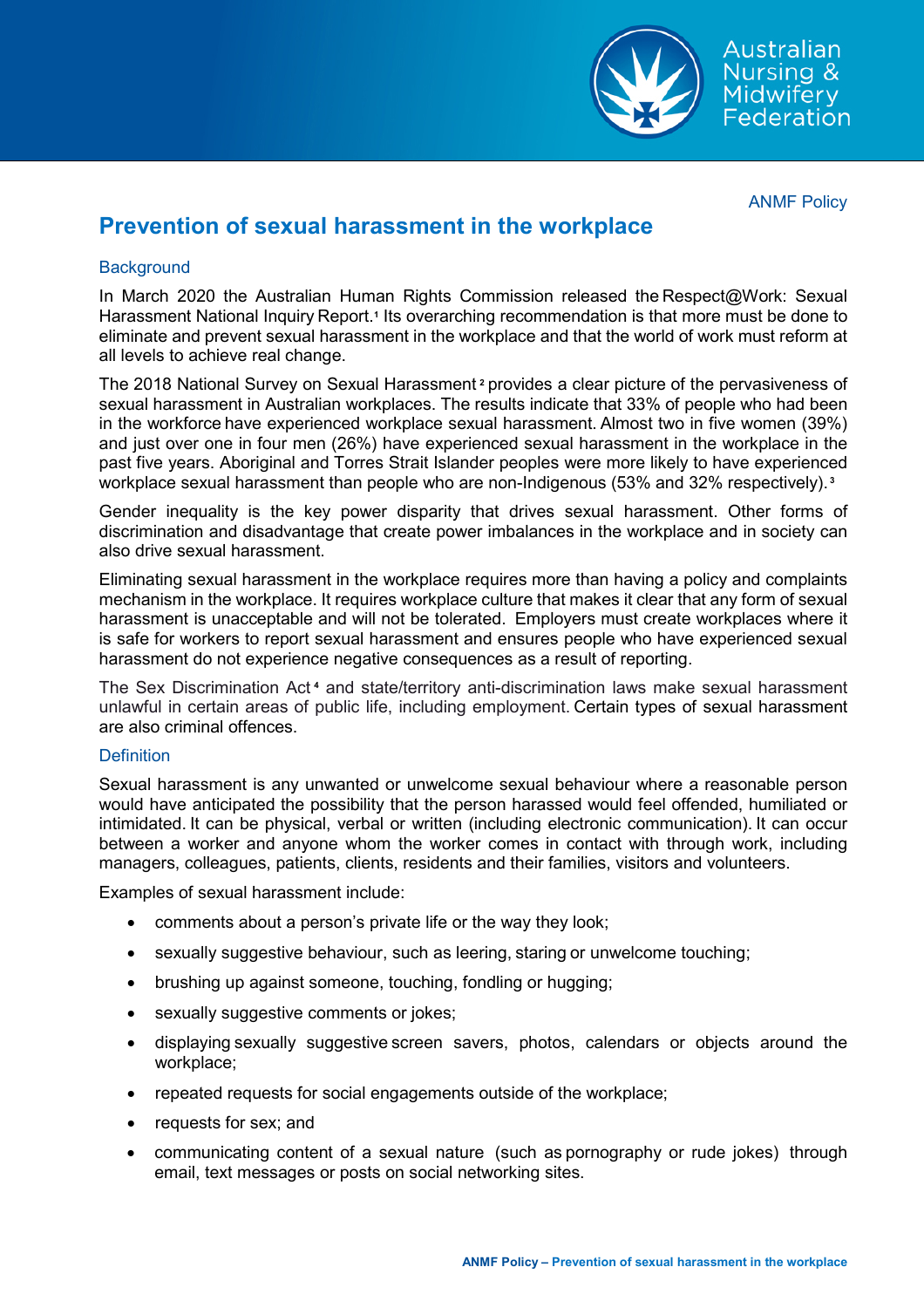

## **It is the policy of the Australian Nursing and Midwifery Federation that:**

- 1. All members of the nursing and midwifery workforce have a right to be treated with respect, dignity and as equals.
- 2. Employers have a positive duty to take reasonable and proportionate measures to eliminate sexual discrimination, harassment and victimisation in the workplace.
- 3. Employers must have an organisation wide framework of prevention and response to sexual harassment across the following domains:
	- a. **Leadership -** the development and display of strong leadership, that contributes to cultures that prevent workplace sexual harassment.
	- b. **Risk assessment and transparency -** greater focus on identifying and assessing risk, learning from past experience and transparency, both within and outside of workplaces about sexual harassment, to mitigate the risk it can pose to businesses. This can help improve understanding of these issues and encourage continuous improvement in workplaces.
	- c. **Culture -** the building of cultures of trust and respect, that minimise the risk of sexual harassment occurring and, if it does occur, ensuring it is dealt with in a way that minimises harm to workers. This includes the role of policies and human resources practices in setting organisational culture.
	- d. **Knowledge -** new and better approaches to workplace education and training, to demonstrate an employer's commitment to addressing harassment and initiate change by developing a collective understanding of expected workplace behaviours and processes.
	- e. **Support -** prioritising worker wellbeing and provision of support to workers, including before they make a report, as well as after they report and during any formal processes.
	- f. **Reporting -** increasing the options available to workers to make a report of workplace sexual harassment and address barriers to reporting, and creating new ways for business owners and employers to intervene to address sexual harassment, other than launching a formal investigation. Adopting a victim-centred approach to the way investigations are conducted when a report is made can minimise unnecessary harm to workers.
	- g. **Measuring -** the collection of data at a workplace-level and industry-level, to help improve understanding of the scope and nature of the problem posed by sexual harassment. This includes understanding the prevalence, nature and impacts of workplace sexual harassment as well as the effectiveness of workplace initiatives designed to address it.
- 4. To support the above framework employers must have a policy for the elimination of sexual harassment in the workplace that:
	- a. Includes a statement that sexual harassment in the workplace is unacceptable and will not be tolerated.
	- b. Acknowledges that the employer has a legal obligation to eliminate sexual harassment and victimisation and that this is a positive duty.
	- c. Acknowledges that sexual harassment is driven by gender inequality.
	- d. States the employer's commitment to providing workers with a safe working environment and the standard of behaviour that all workers and others in  the workplace (such as clients or contractors) are expected to comply with.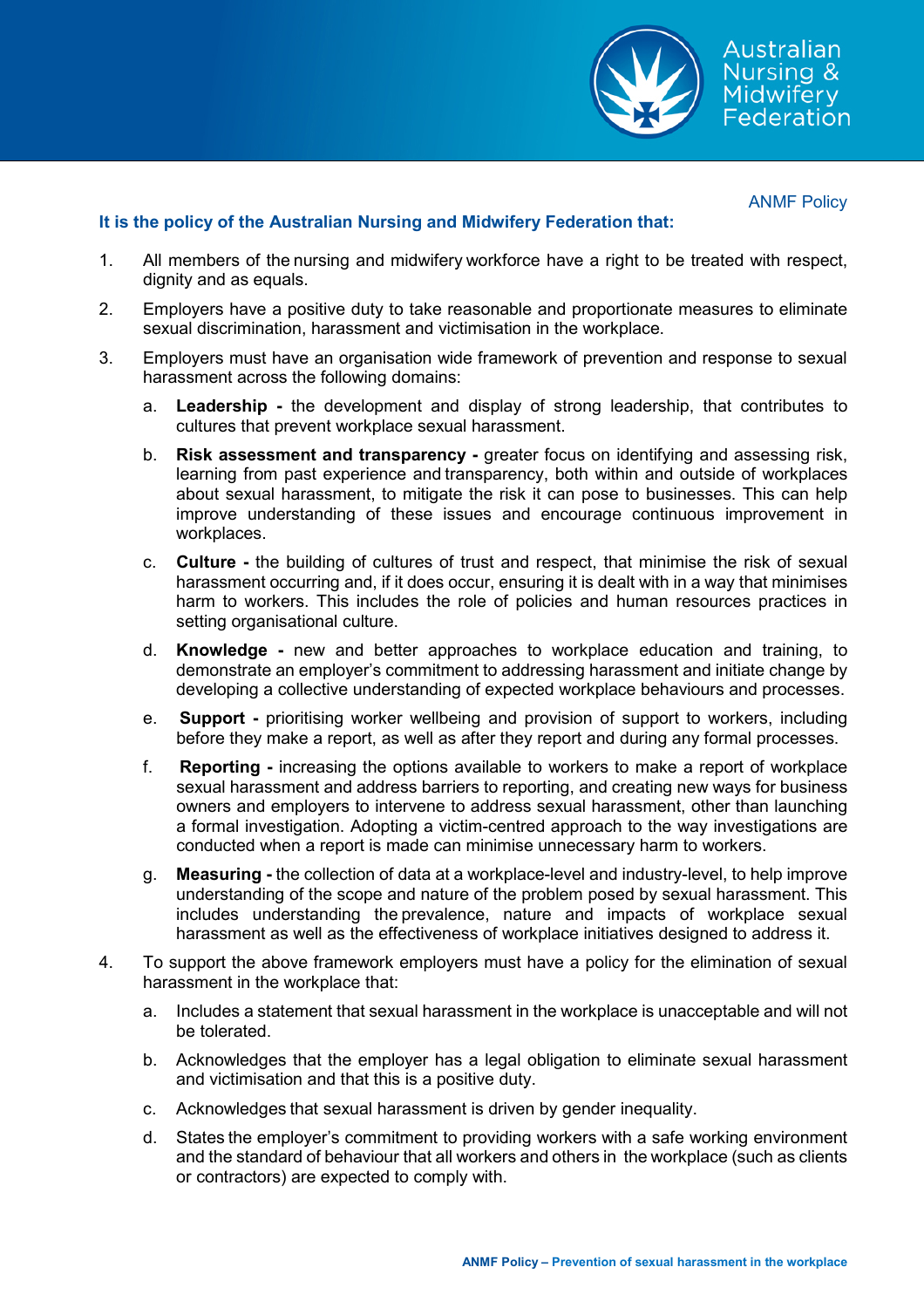

Australian **Nursing &** Midwiferv Federation

#### ANMF Policy

- e. States what will happen if the policy is not complied with, including any workplace action that may be taken if sexual harassment is found to have occurred.
- f. States how and where to report sexual harassment and the available options which should include self-management, informal and formal internal processes, and formal external complaint options.
- g. Includes a clear statement that the safety and wellbeing of the person disclosing or formally reporting sexual harassment is the employer's priority.
- h. Includes information about external agencies that can provide advice, information and support and support on sexual harassment, including that people who experience sexual assault can report their experience to the police.
- i. States when the policy will be reviewed.

#### Complaints process

- 5. In conjunction with the policy employers must have a process for making complaints or reporting incidents of sexual harassment. The complaints process should:
	- a.  List who a report or complaint can be made to, offering options to report to a range people in different roles, for example, any supervisor or manager, human resource personnel, a contact officer, a health and safety officer, union representative or the board.
	- b. Provide for complainants  to report to someone outside of their business unit, for example, where the respondent is their manager or a member of the leadership team. The contact details of equal opportunity contact officers, health and safety officers, union representatives and external agencies, such as the Commission, should be included in the procedure.
	- c. Not place a time limit on when a complaint or report can be received. Workers should be encouraged to make timely complaints, while being reassured that they will not be criticised or treated poorly because of any delay.
	- d. Provide that complaints can be made by the person or persons experiencing sexual harassment or by a representative, including a union representative, on behalf of an individual or a number of individuals.
	- e. Provide that reports can be made by bystanders within a workplace who observe sexual harassment in the workplace and offer bystanders the same mechanisms and supports as primary complainants.

#### Development and communication of policy and complaints procedures

- 6. Workplace policy and complaints procedures in relation to sexual harassment must be:
	- a. Developed in consultation with workers, Health and Safety Representatives (HSRs), Health and Safety Committees and union representatives.
	- b. Made accessible to workers and be easily understood. Where appropriate it must be translated into languages spoken and read in the workplace.
	- c. Included in orientation kits or resource folders on the intranet or internet or displayed around the workplace. It should also be accessible to workers out of the office, for example, on sick leave.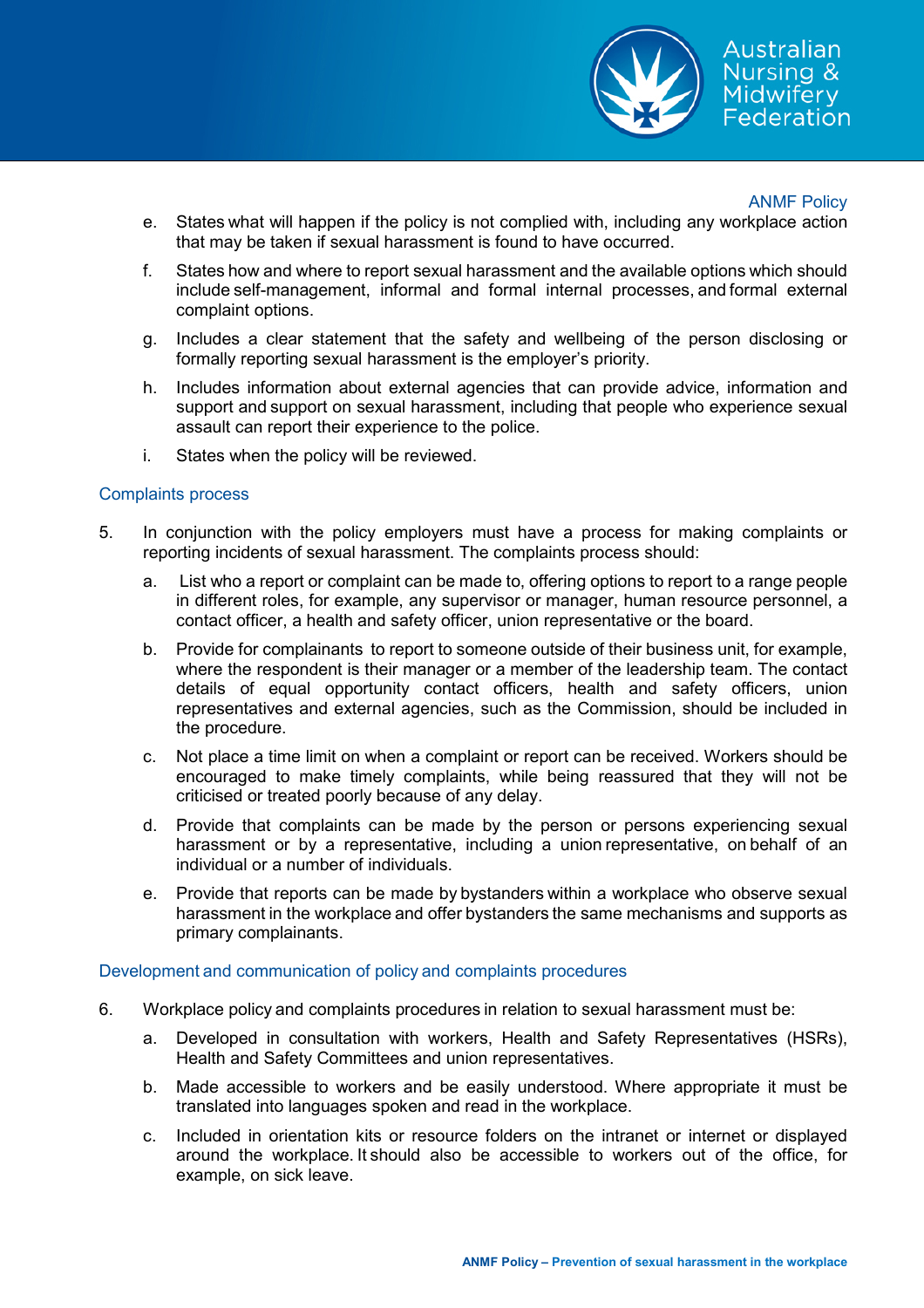

d.  Incorporated into induction and ongoing education and professional development programs. Workplace training, information or education on sexual harassment should include guidance on the employer's complaints and reporting procedures. Providing education to help staff have conversations about sensitive topics like sexual harassment will also support workers to use complaint processes. 

#### Employer obligations

- 7. Employers have an obligation to provide workers with a working environment that is free from the risk of sexual harassment by:
	- a. Creating obligations at all levels of management to be leaders in modelling behaviour that discourages sexual harassment and that promotes gender equality, trust and respect in the workplace.
	- b.  Encouraging workers who have experienced sexual harassment to feel safe to make reports or complaints.
	- c. Training managers to ensure they know what to do if they see, experience, or have a worker approach them about sexual harassment.
	- d. Encouraging workers, visitors, patients or clients who witness sexual harassment to speak up against the behaviour and to follow procedures provided in policy.
	- e. Making clear that sexual harassment instigated by visitors, family members, friends, patients and clients of health and aged care services is not acceptable and will not be tolerated.
	- f. Internal/external reporting of incidents of sexual harassment as required
	- g. Ensuring continuous risk assessments are conducted to identify and minimise the risk of sexual harassment in the workplace. Risk assessments should address both cultural and physical factors that may increase the risk of sexual harassment occurring. Risk assessments must be conducted in consultation with workers, HSRs and health and safety committees.
	- h. The risk assessment process should include :
		- (i) identifying hazards
			- a. factors that can contribute to sexual harassment include:
				- power imbalances along gendered lines
				- workplace culture that supports sexual harassment including where lower level (but still unacceptable) forms of harassment are accepted
				- isolated worker or remote work locations
				- worker interactions with members of the public
			- b. areas of concern can be identified by
				- walk through and inspection of physical environment
				- consideration of work practices including work with minimal supervision
				- observation of workplace culture
				- observation of how workers communicate and interact with one another